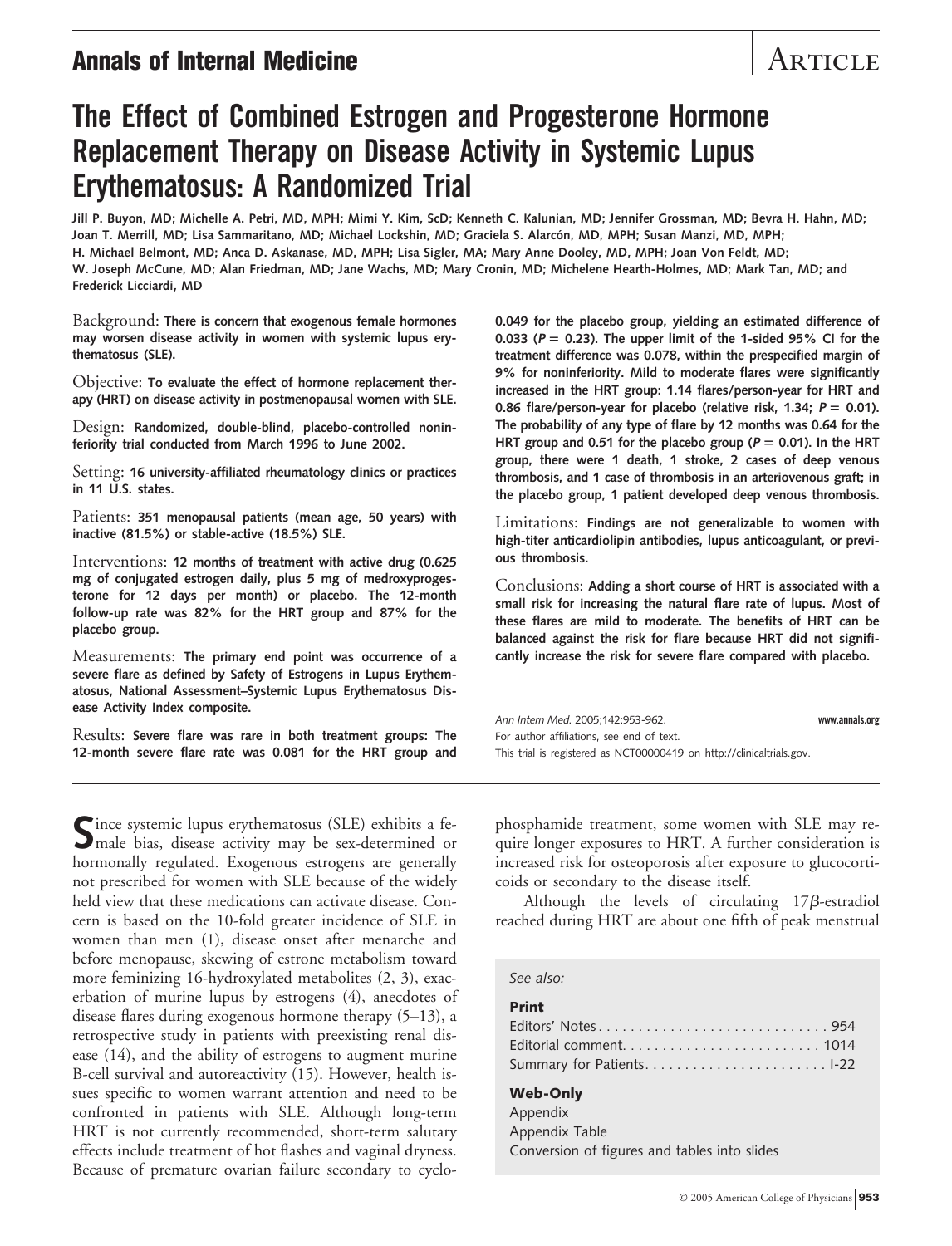#### **Context**

Clinicians sometimes avoid hormone replacement therapy (HRT) in women with systemic lupus erythematosus (SLE) because they think estrogens activate the disease.

#### **Contribution**

In this multicenter, double-blind trial, 351 menopausal patients with SLE were randomly assigned to HRT or placebo for 12 months. Severe flares were infrequent in both groups, and were not significantly increased in women taking HRT. Women taking HRT had more mild to moderate flares than did those taking placebo (1.14 flares vs. 0.86 flare/person-year). Four women taking HRT and 1 taking placebo had thromboembolic events.

#### **Implications**

Hormone replacement therapy given for 1 year does not significantly increase the risk for severe flare but does increase the risk for mild to moderate flares in menopausal women with SLE.

*–The Editors*

cycle levels (16) and HRT has roughly one fourth to one fifth the estrogenic potency of current "low-dose" oral contraceptives, the added "estrogen load" over barely detectable postmenopausal levels might induce or exacerbate SLE. While definitive studies in mice regarding the role of sex hormones in disease phenotype may be feasible, to date no compelling data for or against a detrimental effect of estrogen in patients with SLE are available. Sanchez-Guerrero and colleagues (17) identified a modestly increased relative risk  $(2.1 \, [95\% \, \text{CI}, 1.1 \, \text{to } 4.0]; P = 0.011)$  for the development of SLE in a "naive" cohort of nurses exposed to HRT. Meier and colleagues (18), using the United Kingdom–based General Practice Research Database (41 patients with SLE; 34 patients with discoid lupus; and 295 age-, sex-, and practice-matched controls), reported a significantly increased risk for SLE or discoid lupus among current users exposed for 2 or more years (odds ratio, 2.8). With respect to established SLE, Arden and colleagues' retrospective study (19) reported no increase in flare rate in 30 patients taking HRT compared with 30 age-matched patients who never used HRT. These results are similar to those observed in 2 other retrospective studies (20, 21). In a limited prospective study, Mok and colleagues (22) found no significant difference in flare rate between HRT and placebo groups. Finally, Sanchez-Guerrero and colleagues (23) reported no differences in flare rates in 106 postmenopausal Mexican women with SLE randomly assigned to HRT or placebo for 24 months.

Informed decisions on the use of HRT in women with SLE require prospective studies in large numbers of patients. Accordingly, the Safety of Estrogens in Lupus Erythematosus, National Assessment (SELENA) trial—which comprised 2 separate randomized, placebo-controlled,

**954** 21 June 2005 Annals of Internal Medicine Volume 142 • Number 12 (Part 1) **www.annals.org**

multicenter studies (HRT vs. placebo, reported here, and oral contraceptives vs. placebo, forthcoming)—was initiated. The HRT-SELENA trial sought to determine the effect of conjugated estrogens and cyclic progestins on disease activity in postmenopausal women with SLE. The study was designed as a noninferiority trial to establish that HRT is not inferior to placebo with respect to risk for a severe flare.

### **METHODS**

#### **Definition of Disease Activity and Flare**

Investigators from 5 centers that constituted the core SELENA group, authors of a previous retrospective study (20), met before recruitment to revise the definitions of the Systemic Lupus Erythematosus Disease Activity Index (SLEDAI) (24) instrument itself, so that the organ system descriptors would include ongoing activity (in addition to new and recurrent activity). Specifically, rash, alopecia, and oral ulcers are scored if they are ongoing, not just recurrent, in order to capture persistent activity. Hematuria identified by urinalysis was not counted on the SELENA– SLEDAI instrument if attributed to menstrual bleeding.

The SELENA–SLEDAI composite (25) comprised 3 elements: 1) the SELENA–SLEDAI instrument; 2) new or worse activity, medication changes, and hospitalizations not captured in the instrument (b, c, and d in the following paragraphs); and 3) the physician's score on the global assessment visual analogue scale.

Mild to moderate flares were defined as 1 or more of the following: a) greater than 3-point change in SELENA– SLEDAI instrument score, with total score of 12 or less; b) new or worsening discoid, photosensitive, or other rash attributable to lupus (including lupus profundus, cutaneous vasculitis, or bullous lupus), nasopharyngeal ulcers, pleuritis, pericarditis, arthritis, or fever not attributable to infection; c) increase in prednisone dosage but not to greater than 0.5 mg/kg of body weight per day; d) initiation of therapy with either hydroxychloroquine or nonsteroidal anti-inflammatory drugs, without an increase in prednisone dosage; and e) change in the physician's global assessment score of 1.0 or more but remaining 2.5 or less.

Severe flares were defined as 1 or more of the following: a) SELENA–SLEDAI instrument score greater than 12; b) new or worsening central nervous system involvement, vasculitis, glomerulonephritis, myositis, thrombocytopenia (platelet count  $\leq 60 \times 10^9$  cells/L), or hemolytic anemia (hemoglobin level <70 g/L or decrease in hemoglobin level  $>$ 30 g/L over a 2-week period), each requiring doubling of corticosteroid dosage to a final dosage greater than 0.5 mg/kg per day or acute hospitalization; c) any manifestation requiring an increase in dosage of prednisone or equivalent drug to greater than 0.5 mg/kg per day, or initiation of therapy with cyclophosphamide, azathioprine, mycophenolate mofetil, or methotrexate; d) hospitalization for lupus activity; and e) change in physician's global assessment score from baseline to greater than 2.5.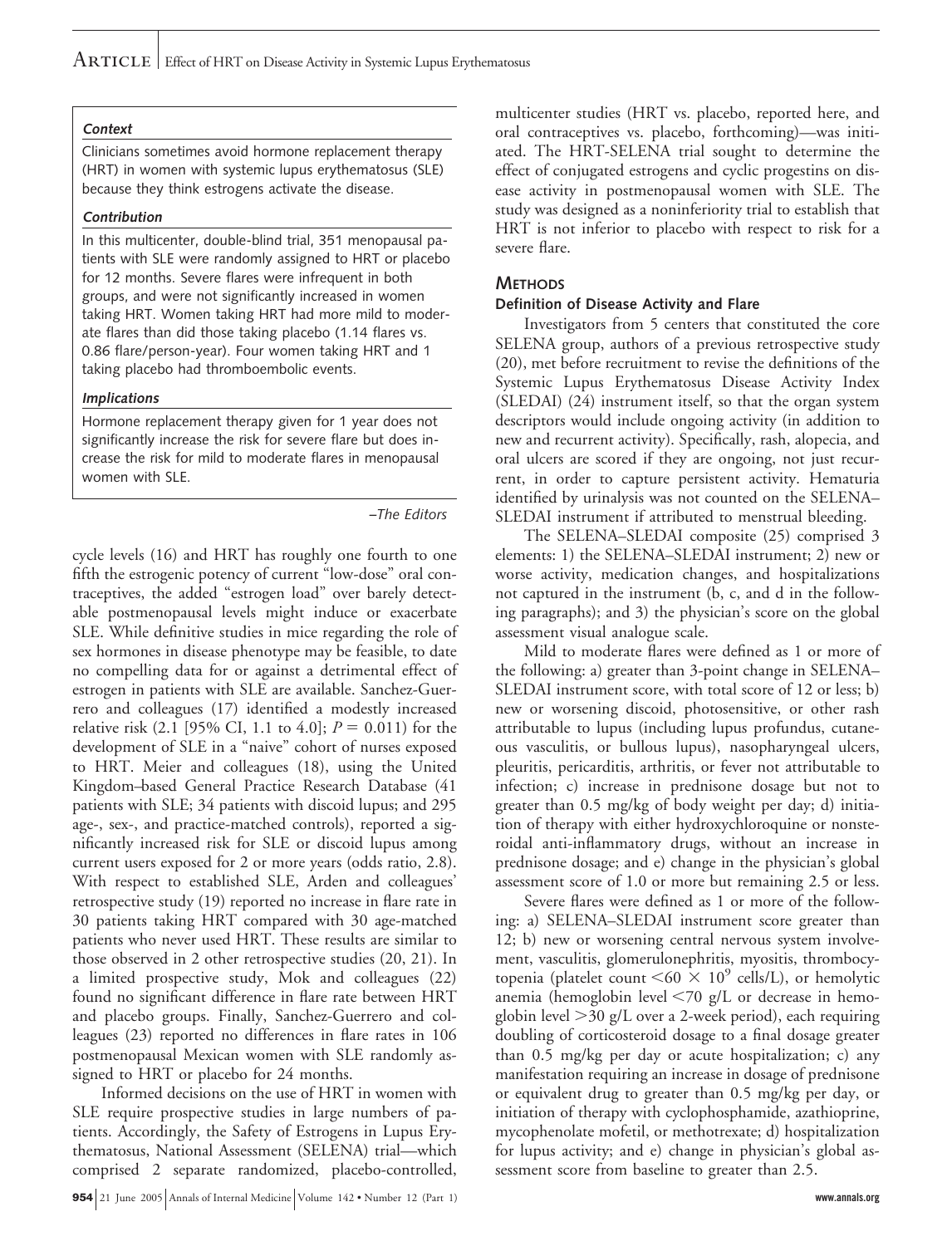The SELENA investigators agreed upon these definitions for reliably discriminating severe flares from mild to moderate flares. Symptoms attributed to menopause, such as hot flashes, fatigue, and irritability, did not overlap with the definitions of flares. The core investigators then tested these new definitions (the SELENA–SLEDAI composite) by using patient scenarios from the Hopkins Lupus Cohort (26).

#### **Study Sample**

Patients entered this multicenter, randomized, doubleblind, placebo-controlled trial between March 1996 and June 2002 (when the enrollment target was met). In total, 351 patients with SLE were enrolled from 16 participating clinical sites (see **Appendix Table**, available at www .annals.org). Institutional review boards of all participating sites approved the protocol and consent forms before initiation of the study, and informed consent was obtained from all patients before enrollment. Throughout the study, all institutional review boards were notified of adverse events occurring at all sites.

At entry, all patients fulfilled at least 4 of the American College of Rheumatology (ACR) criteria for the classification of SLE (27) and had serum follicle-stimulating hormone levels greater than 40 mIU, follicle-stimulating hormone levels above the range for premenopausal women in a given laboratory, or amenorrhea for 6 months (among patients 50 years of age). Patients were stratified as having either inactive disease (a SELENA–SLEDAI instrument score that was 4 or less and had remained stable or improved in the previous 3 months; prednisone dosage that was 0.5 mg/kg per day or less and had not increased in the previous 3 months) or stable-active disease (a SELENA– SLEDAI instrument score that ranged from 5 to 12 and had remained stable or improved in the previous 3 months; prednisone dosage that was 0.5 mg/kg per day or less and had not increased in the previous 3 weeks). Additional immunosuppressive drugs (cyclophosphamide, azathioprine, methotrexate, and mycophenolate mofetil) were permitted if the dose had been stable for 2 months preceding enrollment.

Exclusion criteria were uncontrolled high blood pressure requiring frequent change in medication or the finding of a diastolic blood pressure greater than 95 mm Hg or systolic blood pressure greater than 145 mm Hg on 3 separate determinations; history of spontaneous superficial or deep venous thrombosis, arterial thrombosis, or pulmonary embolus; presence of high-titer anticardiolipin antibodies  $($ >40 IgG phospholipid [GPL] units/mL, >40 IgM phospholipid [MPL] units/mL, or  $>50$  IgA phospholipid [APL] units/mL) or demonstration of lupus anticoagulant; history of gynecologic or breast cancer; history of myocardial infarction; hepatic dysfunction or liver tumors; uncontrolled diabetes; congenital hyperlipidemia; migraines associated with neurologic sequelae; or unexplained vaginal bleeding.

#### **Randomization and Treatment**

Patients were randomly assigned in a 1:1 ratio to receive either 0.625 mg of conjugated estrogen (Premarin, Wyeth-Ayerst Pharmaceuticals, St. David's, Pennsylvania) daily plus an additional pill containing 5 mg of medroxyprogesterone (Provera, Wyeth-Ayerst Pharmaceuticals) for days 1 to 12 of the month or biologically inert placebo identical in appearance, dosage schedule, and packaging to the active regimen. The randomization scheme, generated by the study statistician, was stratified by study site and severity of disease (stable-active vs. inactive). Permuted blocks with variable block size (2 through 8) were used within each stratum for treatment assignments. The list of treatment assignments was forwarded to the pharmacist at the Hospital for Joint Diseases, New York, New York, who then allocated treatments to patients in a blinded fashion.

#### **Enrollment and Follow-up Visits**

At screening, a detailed history and physical examination were performed. Mammography must have been done within 1 year before enrollment. Laboratory tests included complete blood count; liver function tests (as part of a routine metabolic panel); lipid profile, including total cholesterol, low-density lipoprotein cholesterol, and highdensity lipoprotein cholesterol; urinalysis (dipstick and microscopic examination); and 24-hour urine collection for measurement of creatinine clearance and protein excretion. Serologic profiles included measurement of antinuclear antibodies assayed by a HEp-2 cell line (BioRad Laboratories, Redmond, Washington), anti– double-stranded DNA antibodies determined by enzyme-linked immunosorbent assay (ELISA) (Diamedix, Miami, Florida), and C3/C4 determined by nephelometry (Dade Behring, Marburg, Germany) at the Hospital for Joint Diseases Clinical Immunology Laboratory; lupus anticoagulant by dilute Russell viper venom time test with confirmatory mixing studies at Johns Hopkins University, Baltimore, Maryland; and anticardiolipin antibodies by ELISA (standard  $\beta_2$ -glycoprotein I– dependent assay) at the Hospital for Special Surgery, New York, New York. Patients were seen at screening and qualifying visits, contacted 2 weeks after entry, and then seen at 1, 2, 3, 6, 9, and 12 months after entry (8 visits total).

Outcomes and adverse effects were ascertained at follow-up visits according to a history of current symptoms and medications, complete physical examination, and laboratory testing. Specific effects related to HRT were ascertained via a questionnaire designed by the study gynecologist. All information was recorded on case report forms. Adverse events were not rated as expected or unexpected but rather as attributable or not attributable to HRT.

The trial was prematurely terminated in August 2002 after the Women's Health Initiative (WHI) report of statistically increased risk for breast cancer, stroke, and cardiovascular disease in women taking HRT (28). However, all 351 patients were already enrolled. Twelve patients had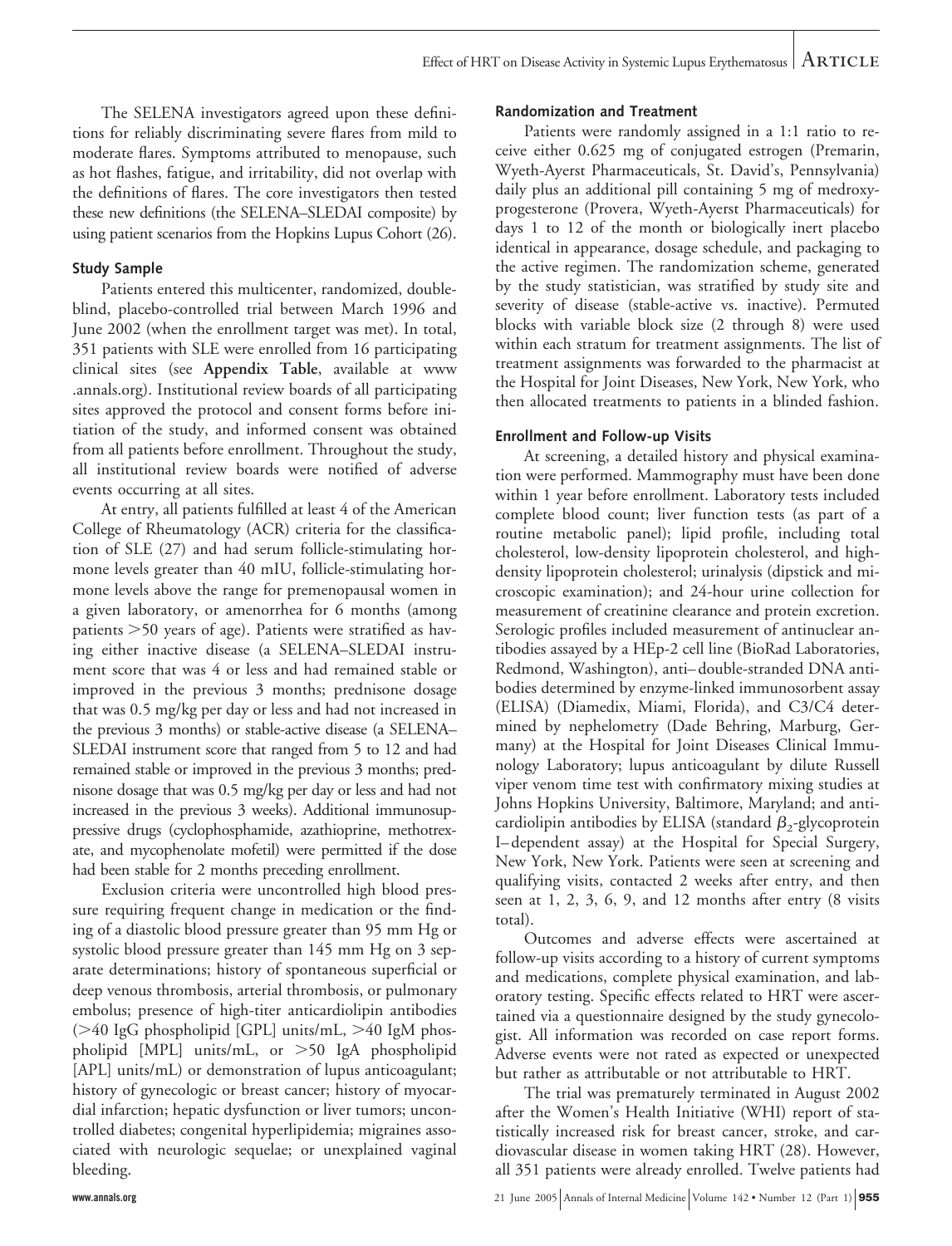$\mathrm{ARTICLE}\mid$  Effect of HRT on Disease Activity in Systemic Lupus Erythematosus





\*Thirteen patients in the HRT group had a severe flare: Ten discontinued HRT because of severe flare, 1 had a flare after allocation but before taking the drug, 2 had a flare after discontinuing therapy with the drug (1 patient discontinued therapy because of medical reasons, and 1 discontinued voluntarily). †In consideration of the results of the Women's Health Initiative trial (28), the SELENA Data and Safety Monitoring Board (*DSMB*) mandated discontinuation of therapy with the study drug in September 2002. ‡Losses to follow-up are a subset of patients who discontinued therapy with the drug. §All patients were included in the intention-to-treat analysis according to the length of follow-up completed by each. A per protocol analysis to evaluate the primary end point (severe flare) was also performed; this analysis included only patients who completed 12 months of medication or who stopped taking medication because of severe flare and completed 12 months of follow-up (113 patients in the HRT group and 130 in the placebo group).

not completed the trial and were asked to discontinue therapy with the study medications, 8 of these 12 patients were followed for the full 12 months, and all were included in the intention-to-treat analysis (see **Figure 1** for flow diagram of the trial).

#### **End Points**

The primary end point was occurrence of a severe flare, and secondary end points were mild to moderate flares, as defined by the SELENA–SLEDAI composite.

#### **Blinding**

An estimated 80% of women taking sequential HRT will have regular withdrawal bleeding or spotting (29). To maintain blinding, patients were told that there were 2 formulations and that neither they nor their physicians would know which formulation they received. All patients

were told they might experience bleeding. In the interest of safety, patients were asked to report the quantity of bleeding so that excess bleeding could be immediately reported to the consulting gynecologist. This information was obtained by a member of the site team other than the principal investigator and was maintained in a folder separate from the patient's study chart. The principal investigator filling out the SELENA–SLEDAI at each site was not aware of this information, and patients were specifically informed at the time of enrollment that they should not discuss information on bleeding with the principal investigator.

At each follow-up visit, patients filled out a form asking whether they were taking HRT or placebo. Physicians were asked whether they believed the patient was taking HRT or placebo or whether they simply did not know.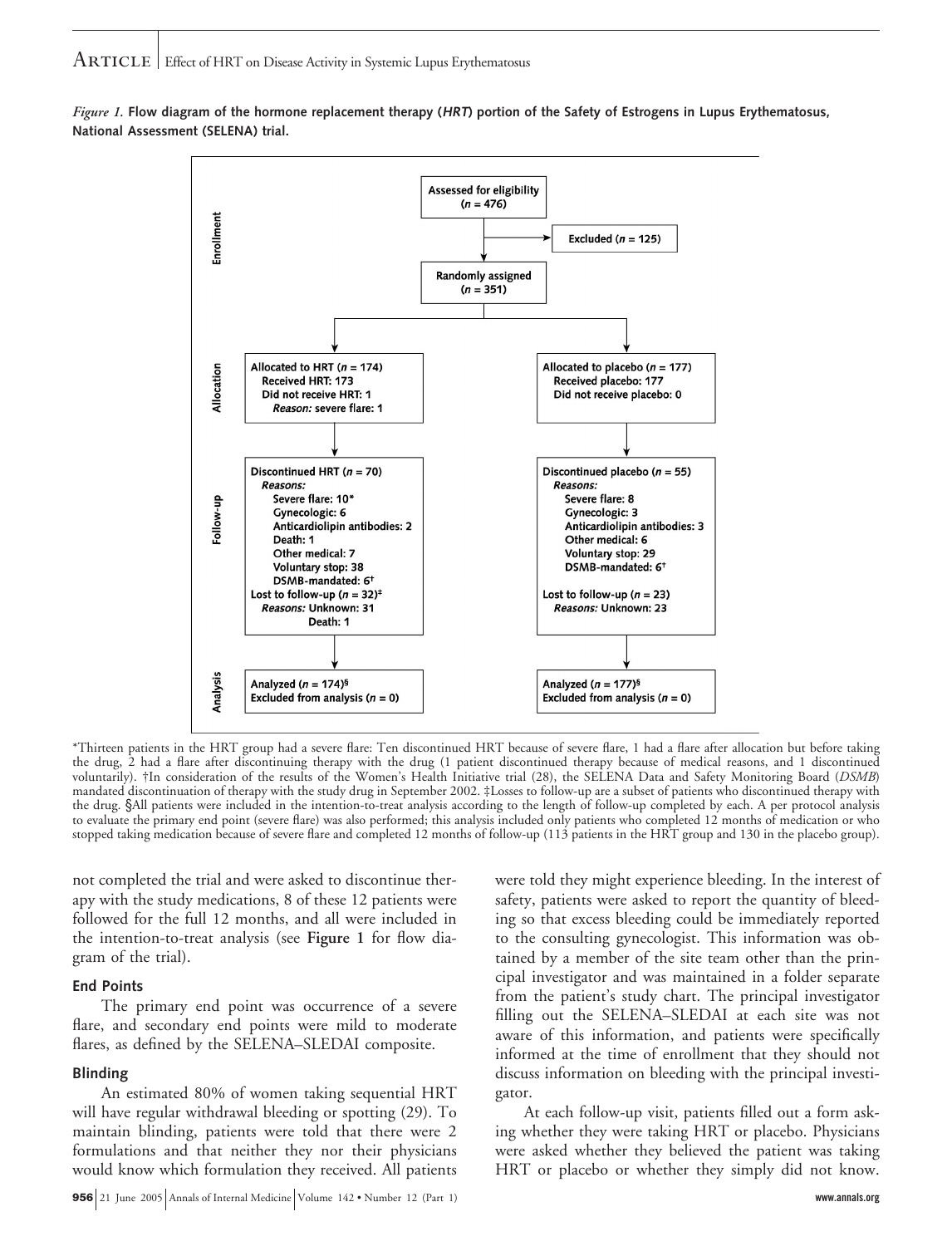| Characteristic                              | Hormone Replacement<br>Therapy Group | Placebo Group |
|---------------------------------------------|--------------------------------------|---------------|
| Mean age (range), y                         | $50.6(32-80)$                        | 49.5 (27–72)  |
| Active disease, %                           | 18                                   | 19            |
| Mean SELENA-SLEDAI instrument score (range) | $2.57(0-12)$                         | $2.40(0-12)$  |
| History of renal disorder, %                | 41                                   | 40            |
| Low complement level, %                     | 22                                   | 15            |
| Increased DNA binding, %                    | 27                                   | 24            |
| Prednisone use, %                           | 54                                   | 59            |
| Mean prednisone dosage (range), mg/d        | $4.62(0-60)$                         | $5.13(0-30)$  |

*Table 1.* **Baseline Characteristics of Study Patients by Treatment Group\***

\* SELENA–SLEDAI Safety of Estrogens in Lupus Erythematosus, National Assessment–Systemic Lupus Erythematosus Disease Activity Index.

Physicians were blinded to patient responses, and vice versa. On the basis of the final response for patient and physician before study completion or stopping of therapy with medication, 71% of patients in the HRT group accurately guessed that they were taking active drug (presumably because cyclic bleeding occurred), but only 56% of those in the placebo group guessed correctly. However, the study physician guessed correctly less than 20% of the time, supporting maintenance of blinding.

#### **Reliability and Validation Studies of the SELENA–SLEDAI Composite**

Throughout the study, investigators tested the SELENA–SLEDAI flare definitions using actual case report forms from the trial as "paper patients." These exercises demonstrated a high intraclass coefficient (0.89) for the SELENA-SLEDAI composite.

#### **Statistical Analysis**

To evaluate the safety of HRT over a 12-month period in postmenopausal women with SLE, we designed a noninferiority trial with occurrence of severe flare as the primary end point. The rationale for adopting the noninferiority design was its ability to show that HRT did not increase the risk for severe flare by more than a prespecified maximum clinically acceptable margin compared with placebo. The SELENA investigators determined a priori the margin of noninferiority to be a 9% absolute difference in the 12-month rates of severe flare.

The margin was formulated in terms of a difference in event rates as opposed to a relative risk, since the former approach was more clinically interpretable given the low expected severe flare rate in the placebo group.

The criterion for establishing the safety of HRT with respect to the primary end point was that the upper bound of the 1-sided 95% CI for the between-group difference  $(HRT - placebo)$  in severe flare rates had to be less than 9%. If this criterion were satisfied, one could conclude that HRT does not increase the risk for severe flare by more than 9% compared with placebo. A total sample size of 350 patients was determined to yield 95% power to conclude that HRT is not inferior to placebo with use of a 1-sided 95% CI, a noninferiority margin of 9%, and a 6% severe flare rate in both treatment groups.

The distributions of the time to first occurrence of a

severe flare for the placebo and HRT groups were estimated by using the Kaplan–Meier method. The difference in the 12-month severe flare rates between treatment groups was computed from the difference of the corresponding Kaplan–Meier estimates. Confidence limits on the true difference were based on the Greenwood formula for the standard errors.

We used the Cox proportional hazards model to estimate relative risk for severe flare and corresponding CIs. We adjusted for disease stratum and other baseline characteristics by including the relevant covariates. Since adjusted results did not differ from the unadjusted results, we report only the latter. Times to first occurrences of mild to moderate flares and flares of any type (mild to moderate or severe) were analyzed by using similar approaches. We evaluated recurrent events by using the method of Wei, Lin, and Weissfeld (30). The SELENA–SLEDAI instrument score was analyzed by computing the change from baseline at each follow-up visit and comparing the magnitude of the changes between treatment groups by using the 2-sample *t*-test. Mixed-effects linear models were also fitted to the repeated measures of the SELENA–SLEDAI instrument score, with treatment group, time, and baseline SELENA–SLEDAI instrument score as the fixed effects and the patient as the random effect. We used the intention-to-treat approach for all analyses. *P* values are 2-sided and are based on the standard null hypothesis of no treatment difference.

The computational software was SAS, version 8.2 (SAS Institute, Inc., Cary, North Carolina).

#### **Role of the Funding Source**

The funding source, the National Institute of Arthritis and Musculoskeletal and Skin Diseases, had no role in the collection, analysis, or interpretation of the data or in the decision to submit the manuscript for publication. The funding source, in consultation with the SELENA Data and Safety Monitoring Board, decided to terminate this study in view of the WHI results (28).

#### **RESULTS**

#### **Baseline Data and Treatment**

One hundred seventy-four patients were randomly assigned to the active HRT group, and 177 were assigned to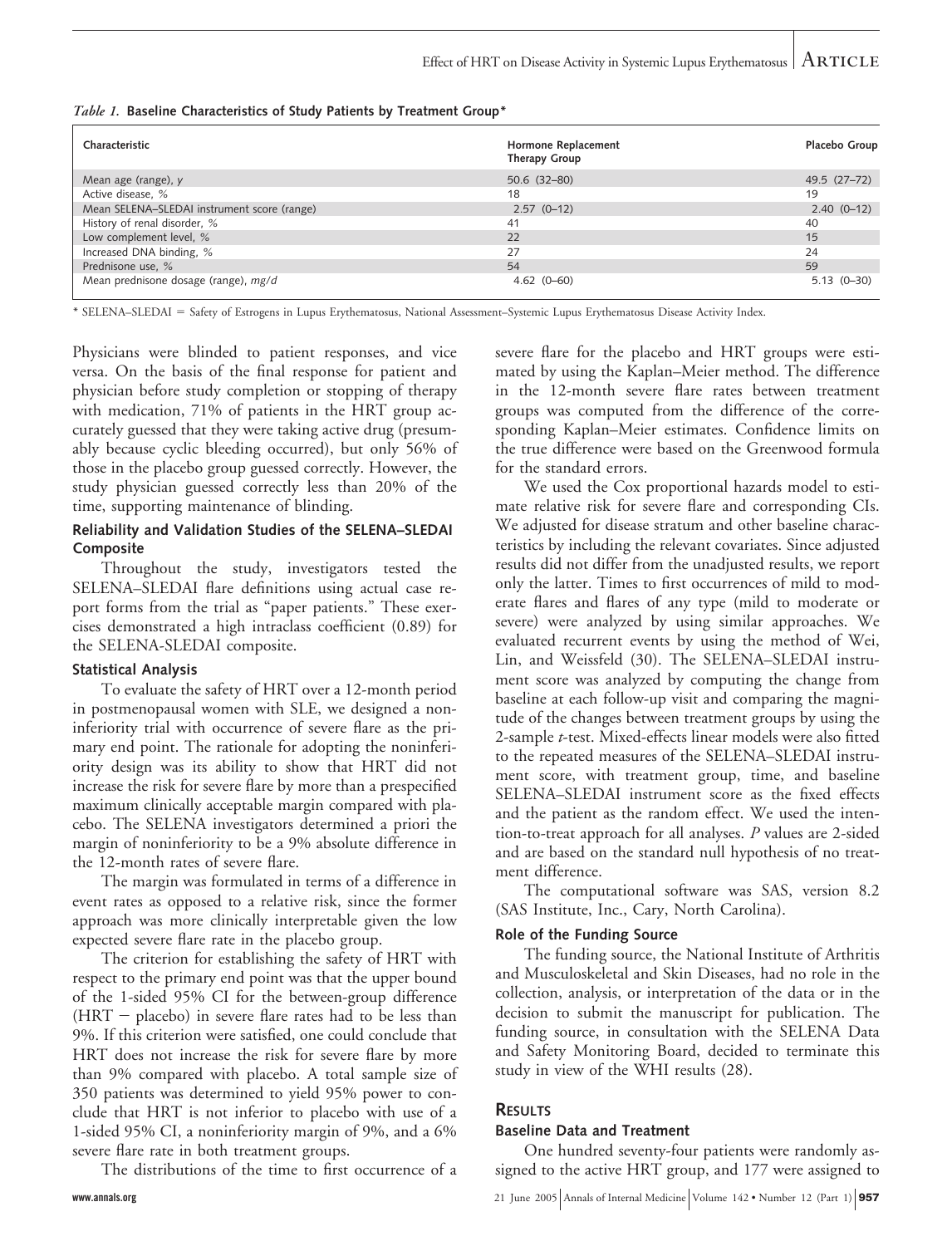|                |  | Table 2. Severe Flares by Treatment Group: Specific Clinical |  |  |
|----------------|--|--------------------------------------------------------------|--|--|
| Manifestations |  |                                                              |  |  |

| Type of Manifestation                                | Manifestations, n |
|------------------------------------------------------|-------------------|
| Hormone replacement therapy group                    |                   |
| Nephritis                                            | 3                 |
| Central nervous system manifestations plus nephritis | 1                 |
| Multisystem flare                                    | $\overline{2}$    |
| Vasculitis                                           | フ                 |
| Cranial neuropathy                                   |                   |
| Lupus enterocolitis                                  |                   |
| Severe arthritis                                     |                   |
| Fever                                                |                   |
| Severe rash                                          |                   |
|                                                      |                   |
| Placebo group                                        | $\overline{4}$    |
| Nephritis                                            |                   |
| Peripheral neuropathy                                |                   |
| Episcleritis                                         |                   |
| Bronchiolitis obliterans with organizing pneumonia   |                   |
| Thrombocytopenia                                     |                   |

the placebo group. **Table 1** summarizes clinical characteristics of the study sample at enrollment. For 81.5% of the patients randomly assigned to HRT or placebo, the disease stratum at entry was inactive. Ethnicity of the study sample was similar for both HRT and placebo groups: 39% and 31% white patients, 37% and 38% African-American patients, 5% and 7% Asian-American patients, 18% and 20% Hispanic patients, and 2% and 4% other ethnicities, respectively (total is 101% because of rounding).

The 12-month nonadherence rate was 35% for the HRT group and 27% for the placebo group ( $P = 0.08$ ).

Patients considered nonadherent were those who terminated the study early for any reason other than severe flare. The 12-month rate of loss to follow-up was 18% for the HRT group and 13% for the placebo group ( $P = 0.21$ ). Persons lost to follow-up were nonadherent patients who were not followed for the full 12 months (**Figure 1**).

#### **Primary Outcome**

Severe flare was infrequent in both groups: Thirteen (7.5%) of the 174 patients in the HRT group and 8 (4.5%) of the 177 in the placebo group experienced a severe flare (for specific clinical manifestations, see **Table 2**). The 12-month severe flare rate estimated from the Kaplan– Meier approach was 0.081 for the HRT group (95% CI, 0.039 to 0.12) and 0.049 for the placebo group (CI, 0.016 to 0.082). The difference in the 12-month severe flare rate between groups was 0.033 ( $P = 0.23$ ). The upper limit of the 1-sided 95% CI for the true difference was 0.078. This implies that the data are consistent with an absolute difference in severe flare rates up to 7.8%, which is less than the prespecified 9% margin of noninferiority.

**Figure 2** provides a Kaplan–Meier estimate for the cumulative probability of severe flare. The estimated relative risk (HRT/placebo) of severe flare from the Cox proportional hazards model was 1.75 (CI, 0.73 to 4.22;  $P =$ 0.21). Of note, 3 of the 13 severe flares in the HRT group occurred when patients were not actually taking the drug: One patient voluntarily stopped taking the study drug at 3 months and experienced a severe flare 5 months later; a second patient reached a medical stopping point (abnormal

*Figure 2.* **Kaplan–Meier estimates of the cumulative probability of severe flare for patients in the hormone replacement therapy (HRT) and placebo groups.**



The difference between treatment groups in the 12-month severe flare rate is 0.033 ( $P = 0.23$ ).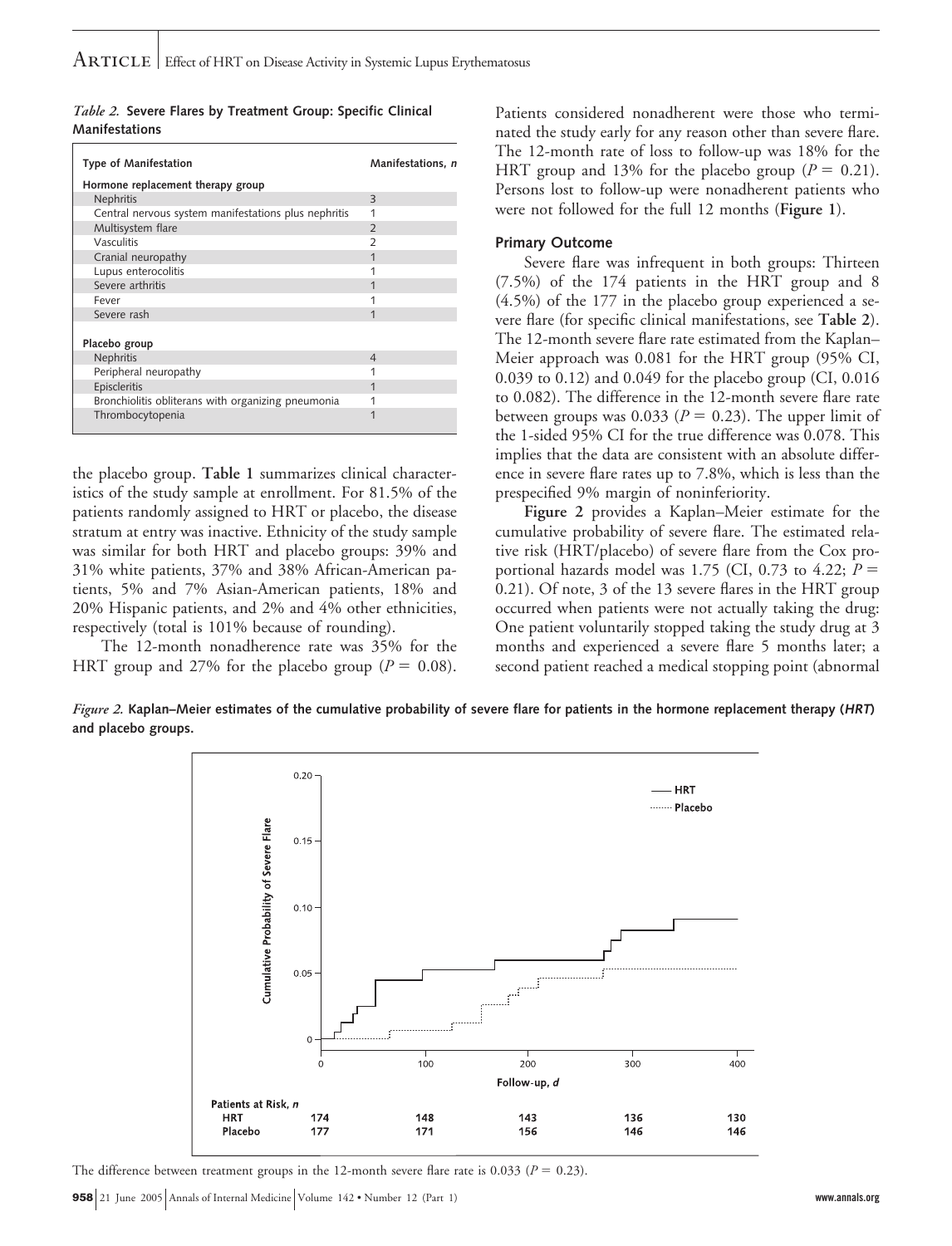| Month | Hormone Replacement Therapy Group |                         | Placebo Group | P Value          |      |
|-------|-----------------------------------|-------------------------|---------------|------------------|------|
|       | Patients, n                       | Mean Change             | Patients, n   | Mean Change      |      |
|       | 160                               | $-0.11$ , SD 2.3        | 170           | $-0.05$ , SD 2.1 | 0.81 |
|       | 151                               | $-0.33$ , SD 2.4        | 164           | $-0.34$ , SD 2.5 | 0.97 |
|       | 160                               | $-0.10$ , SD 2.9        | 169           | $-0.45$ , SD 2.3 | 0.23 |
| 6     | 150                               | $-0.23.$ SD 2.5         | 160           | $-0.28$ , SD 2.6 | 0.87 |
| 9     | 144                               | 0.19, SD <sub>3.0</sub> | 155           | $-0.29$ , SD 2.7 | 0.14 |
| 12    | 140                               | 0.11, SD 3.0            | 154           | $-0.12$ , SD 2.7 | 0.49 |

*Table 3.* **Mean Change in SELENA–SLEDAI (Safety of Estrogens in Lupus Erythematosus, National Assessment–Systemic Lupus Erythematosus Disease Activity Index) Instrument Score from Baseline, by Treatment Group and Month of Follow-up**

liver function test results) at 3 months and had a severe flare 8 months later; and a third patient experienced a severe flare after qualifying for the study and being randomly assigned to the HRT group, but before actually taking the study drug.

A per protocol analysis that excluded nonadherent patients was also performed to evaluate the primary end point. The sample for this analysis comprised 113 HRT recipients and 130 placebo recipients. The estimated 12 month severe flare rate based on the per protocol analysis was 0.089 for the HRT group (CI, 0.036 to 0.14) and 0.062 for the placebo group (CI, 0.020 to 0.10). The difference in the 12-month severe flare rate between groups was  $0.027$  ( $P = 0.43$ ), and the upper limit of the 1-sided 95% CI for the true difference was 0.083, less than the prespecified 9% margin of noninferiority. Therefore, the per protocol analysis is consistent with the intentionto-treat finding that HRT is noninferior to placebo with respect to severe flare.

In both treatment groups, patients who entered the trial with stable-active disease had a greater risk for severe flare than those with inactive disease at enrollment. The estimated relative risk, adjusted for treatment, was 2.87 (CI, 1.19 to 6.92;  $P = 0.02$ ). A history of renal disorder was also associated with increased risk for severe flare after adjustment for treatment group (relative risk, 2.2 [CI, 0.92 to 5.38];  $P = 0.07$ ).

#### **Secondary Outcomes**

Mild to moderate flares were more frequent than severe flares in both treatment groups: 102 (59%) patients in the HRT group and 88 (50%) patients in the placebo group had 1 or more mild to moderate flares. The incidence rate of mild to moderate flares was significantly greater in the HRT group than in the placebo group: 1.14 flares/person-year for HRT and 0.86 flare/person-year for placebo (relative risk,  $1.34$  [CI,  $1.07$  to  $1.66$ ];  $P = 0.01$ ).

The probability of having at least 1 flare of any type (mild to moderate or severe) during the 12-month follow-up period was 64% for the HRT group and 51% for the placebo group, resulting in a treatment difference of 0.13 (upper limit of 1-sided 95% CI, 0.22;  $P = 0.01$ ). The estimated relative risk from the Cox proportional hazards model based on time to first flare of any type was 1.37 (CI,

1.04 to 1.82;  $P = 0.03$ ). When multiple occurrences of flares of any type were included in the analysis, the overall incidence rate was 1.25 flares/person-years for HRT and 0.93 flare/person-year for placebo ( $P = 0.006$ ). According to the approach of Wei, Lin, and Weissfeld (30), the estimate of the common relative risk (HRT/placebo) across multiple flares was 1.39 (CI, 1.05 to 1.83;  $P = 0.02$ ), similar to the results based only on first flare.

The mean change in SELENA–SLEDAI instrument score did not significantly differ between groups at all follow-up visits (**Table 3**) and was less than 1 for each group throughout the 12 months of the study. A mixed-effects linear model was also fitted to the change in SELENA– SLEDAI instrument score, with treatment group, time, and baseline SELENA–SLEDAI instrument score as the fixed effects and patient as the random effect ( $P = 0.12$  for the HRT group vs. the placebo group).

#### **Serious Adverse Events**

Serious adverse events (summarized in **Table 4**) were rare in the overall cohort ( $P = 0.12$  for the HRT group vs. the placebo group).

#### **DISCUSSION**

Understanding the benefits and risks for exogenous estrogens is an important consideration in the care of women with SLE. The SELENA trial is the largest prospective study to provide evidence-based information. Moreover, this trial is likely to have a major impact on the

|  |  | Table 4. Serious Adverse Events by Treatment Group |  |
|--|--|----------------------------------------------------|--|
|  |  |                                                    |  |

| <b>Type of Adverse Event</b>                                                                                                | Adverse<br>Events.<br>n |
|-----------------------------------------------------------------------------------------------------------------------------|-------------------------|
| Hormone replacement therapy group                                                                                           |                         |
| Death                                                                                                                       | 1                       |
| Stroke                                                                                                                      |                         |
| Deep venous thrombosis                                                                                                      | $\mathcal{P}$           |
| Thrombosis of arteriovenous graft                                                                                           | 1                       |
| Placebo group                                                                                                               |                         |
| Deep venous thrombosis (occurred during<br>follow-up after patient stopped taking<br>placebo because of severe renal flare) |                         |

**www.annals.org** 21 June 2005 Annals of Internal Medicine Volume 142 • Number 12 (Part 1) **959**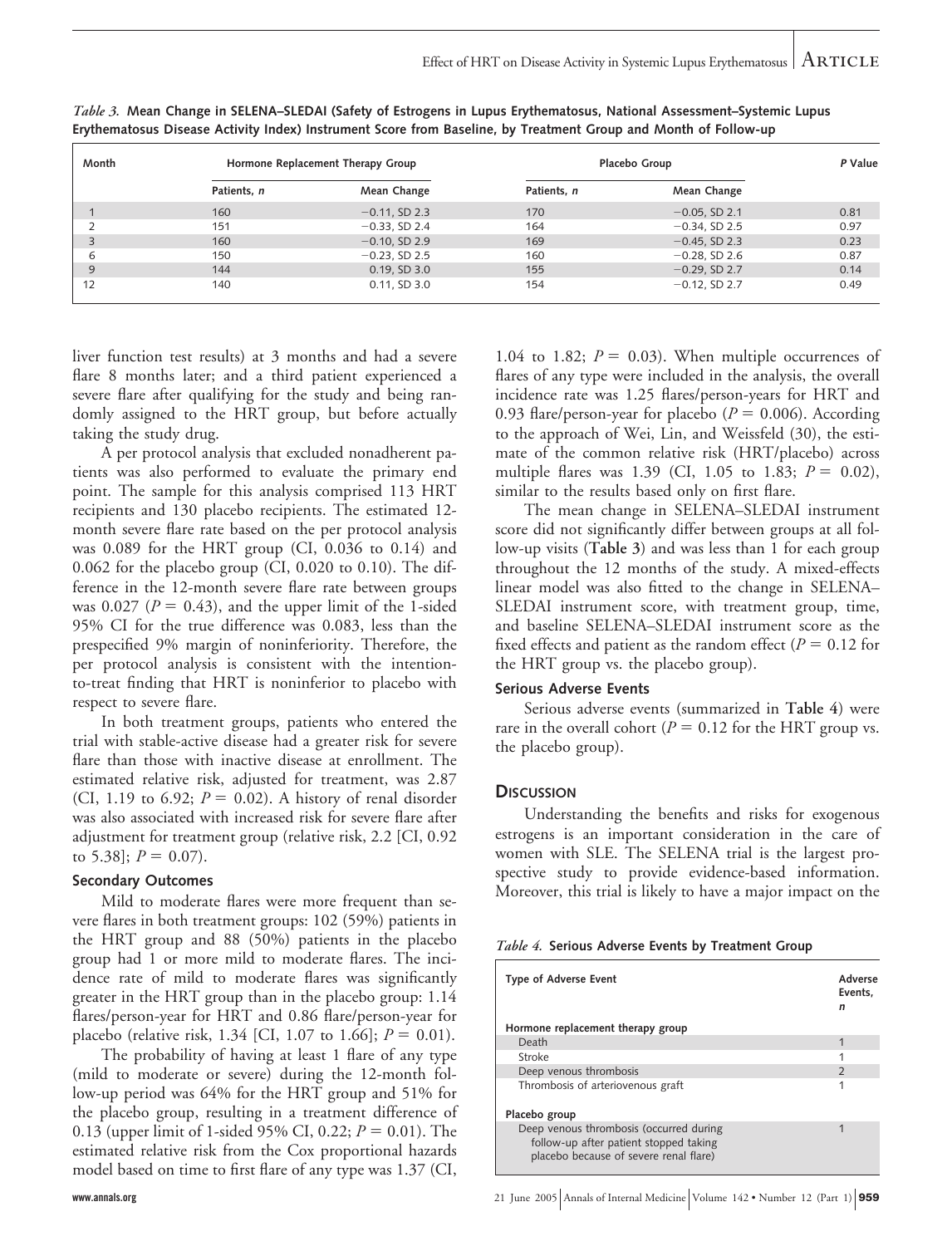#### ARTICLE Effect of HRT on Disease Activity in Systemic Lupus Erythematosus

success of future multicenter SLE trials by emphasizing the need for validation of site investigators in use of the instrument that defines flare. Validation is necessary to assure uniform agreement in the assignment of outcome measures, especially for diseases as heterogeneous as SLE. Our conclusions are relevant to physicians caring for patients, basic researchers considering biological effects of estrogens, and clinical trialists. First, the use of HRT (conjugated estrogen/cyclic medroxyprogesterone) does not result in a statistically significant increased risk for severe flares in women with SLE. Second, HRT is associated with a significantly increased rate and number of mild to moderate flares. Third, the mean change in SELENA–SLEDAI instrument score did not significantly differ between groups across all 12 months of analysis.

Overall, the number of severe flares in the treatment and placebo groups was low; this finding is not unexpected given published experience in menopausal women with SLE (22). However, it was reassuring that in this prospective study HRT did not significantly increase the rate of severe flares, since the SELENA investigators considered this to be the most clinically meaningful outcome before the initiation of the study.

With regard to the 20% increase in mild to moderate flares, clinical significance must be interpreted by the treating physician who weighs each individual's risks and benefits. One implication of the data is that a specific subset of patients with SLE will experience an adverse effect of exogenous estrogens based on a biological predisposition. Murine data suggest that an estrogen-mediated breakdown in B-cell tolerance is genetically determined (31). Women with SLE may also differ with respect to estrogen effects on B cells. In the future, it may be possible to identify the subset of women with SLE in whom estrogen administration poses no threat (from the perspective of lupus activity).

Three retrospective studies differed from the SELENA trial because they did not separately evaluate mild to moderate and severe flares (19 –21). In the limited prospective study of patients with SLE (11 patients in the HRT group and 23 in the placebo group) by Mok and colleagues (22), flare rate did not differ significantly between groups (estrogen exposure was lower than in the SELENA trial: 0.625 mg of conjugated estrogen given for only 21 days per month). In their prospective evaluation of a regimen identical to that used in the SELENA trial, Sanchez-Guerrero and colleagues (23) reported no increase in flare during HRT ( $n = 52$ ) or during receipt of placebo ( $n = 54$ ).

Among the undisputed health benefits of HRT are relief of vasomotor flushes, atrophic vaginitis, and urethritis and prevention or retardation of postmenopausal and steroid-induced osteoporosis. Particularly in young women with SLE and premature ovarian failure, symptoms related to a decrease in hormone levels can be a source of serious emotional and physical dysfunction. Because symptoms such as hot flashes are often most severe in the perimenopausal period, the relief of symptoms and the brevity of treatment may offset the cardiovascular risks discussed below. Osteoporosis is a particularly relevant consideration in SLE given the frequent use of glucocorticoids. Ramsey-Goldman and colleagues (32) ascertained the incidence of fractures and associated risk factors by self-report in a retrospective group of 702 women with SLE followed for 5951 person-years. Fractures occurred in 12.3% of the patients, a nearly 5-fold increase compared with women in the general U.S. population. Recent evidence suggests that limited HRT administration in the early postmenopausal years may offer long-lasting benefits for the prevention of postmenopausal bone loss and osteoporotic fracture (33).

With regard to benefit, it is clear that a major paradigm shift has followed the reporting of results from the prospective Heart and Estrogen/progestin Replacement Study (HERS) (34, 35) and the WHI trial (28, 36). These studies statistically negated the prevailing dogma, based on earlier observational trials (37–39), that HRT with estrogens is cardioprotective. Contrary to expected results, the WHI trial revealed a significantly higher number of strokes and myocardial infarctions in women randomly assigned to HRT, particularly in year 1. Note that the SELENA trial excluded women with evidence of hypercoagulability by using antiphospholipid assays, and evaluated cyclic medroxyprogesterone rather than the continuous progesterone used in the WHI trial. Nonetheless, the increased number of adverse cardiovascular events with HRT in the WHI trial is important because accumulating data support an increased susceptibility to atherosclerosis in SLE  $(40-44)$ . However, the cause of this increased susceptibility is not fully defined and may be intrinsic to the biology of SLE, as well as traditional risk factors. Once risk factors are defined, a decision to use HRT may be made accordingly. It should also be noted that, by design, the WHI sample was underpowered to show cardioprotection of women starting HRT during the menopausal transition (45). This might be the situation in a lupus population in which patients are followed closely and perimenopause would be readily identified. Thus, observational studies demonstrating cardioprotection in such women remain the only applicable clinical guide to this issue.

In the HRT-SELENA trial, 4 thrombotic events occurred in the HRT group and 1 occurred in the placebo group, but this difference did not reach statistical significance. Of note, patients with high-titer anticardiolipin antibodies, lupus anticoagulant, or previous thrombosis were excluded from the SELENA trial. In Arden and colleagues' retrospective study (19), only 1 thromboembolic event occurred among 30 patients taking HRT (5 weeks after discontinuation of HRT), even though 7 patients had documented antiphospholipid antibodies.

In addition to the scientific results of the HRT-SELENA trial, this study set a precedent for the design of multicenter clinical trials in SLE. The need for unambiguous scoring of instruments was continually emphasized during this trial and was initially addressed by the provi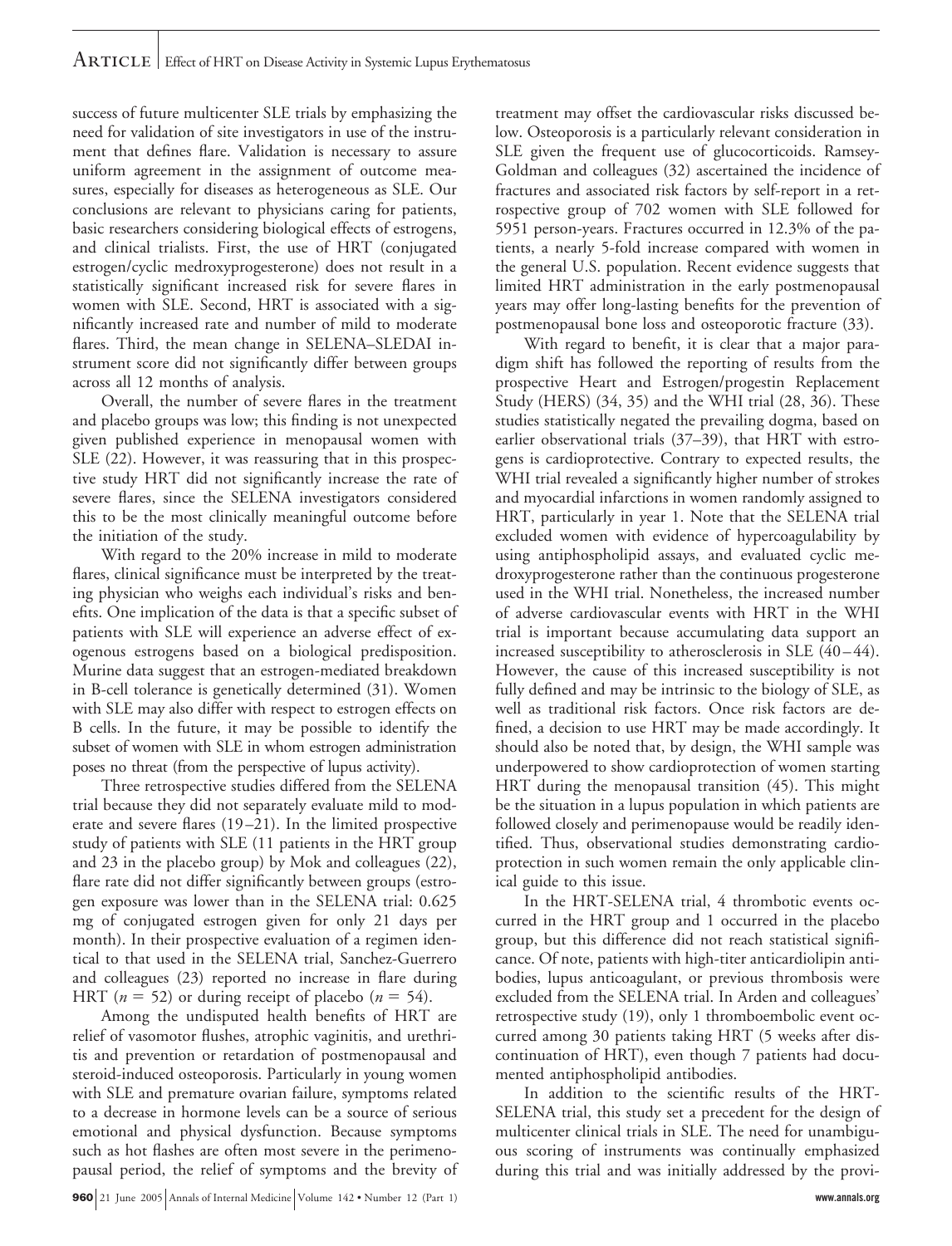sion of detailed guidelines on scoring the SELENA– SLEDAI instrument and subsequently by 3 validation studies. The observational, longitudinal LUMINA (LUpus in Minority Populations: NAture vs. Nurture) cohort study conducted a similar validation exercise (46). The SELENA trial demonstrates that the measurement of flares by a composite index may lead to a different conclusion than that obtained from the measurement of absolute disease activity (as assessed by a change in SELENA–SLEDAI instrument score alone).

In summary, while the pendulum has swung away from long-term use of HRT in menopausal women, this does not reduce the importance of establishing the clinical safety of exogenous estrogens in women with SLE. That HRT use did not significantly increase the risk for a severe flare in patients with SLE should reassure physicians considering this approach, with the caveat that these results are not generalizable to women with high-titer anticardiolipin antibodies, lupus anticoagulant, or previous thrombosis. Certainly, short-term HRT has indications for alleviating vasomotor symptoms, especially in patients with premature ovarian failure due to chemotherapy. While there are alternatives to estrogens for preventing and treating osteoporosis, HRT may be justified in some situations. The increased risk for mild to moderate flares in patients taking HRT needs to be considered on an individual basis. Future studies should be conducted to address the biological mechanism for this effect.

From the Hospital for Joint Diseases of New York University School of Medicine, New York, New York; and Johns Hopkins University, Baltimore, Maryland.

**Note:** Drs. Buyon and Petri contributed equally as first authors and principal investigators.

**Acknowledgments:** The authors thank Dr. Mary Louise Skovron for biostatistical expertise and intellectual contribution to the initial design of the study, Marcus Vogel and Jeanie Kantrowitz (Hospital for Joint Diseases pharmacists) for assistance in establishing and maintaining the system for blinded allocation and distribution of study medications, Michael Fillius for technical and administrative support in the collection and assembly of data, and Ann Rupel for administrative support and assistance in the preparation of the manuscript.

**Grant Support:** By National Institutes of Health (NIH)/National Institute of Arthritis and Musculoskeletal and Skin Diseases grant U01 AR42540. Wyeth-Ayerst Pharmaceuticals (St. David's, Pennsylvania) provided the study drug (Premarin/cyclic Provera) and matching placebo for free (Wyeth-Ayerst study 0713X1-962). The Hopkins Lupus Cohort is supported by NIH grant AR 43727. This study used the resources of the General Clinical Research Centers of Johns Hopkins University (NIH grant M01 RR00052) and the Hospital for Joint Diseases of New York University School of Medicine (NIH grant M01 RR00096).

**Potential Financial Conflicts of Interest:** None disclosed.

**Requests for Single Reprints:** Jill P. Buyon, MD, Department of Rheumatology, Room 1608, Hospital for Joint Diseases, 301 East 17th Street, New York, NY 10003; e-mail, jill.buyon@nyumc.org.

Current author addresses and author contributions are available at www .annals.org.

#### **References**

1. **Masi AT, Kaslow RA.** Sex effects in systemic lupus erythematosus: a clue to pathogenesis. Arthritis Rheum. 1978;21:480-4. [PMID: 656163]

2. **Lahita RG, Bradlow HL, Kunkel HG, Fishman J.** Alterations of estrogen metabolism in systemic lupus erythematosus. Arthritis Rheum. 1979;22:1195-8. [PMID: 508372]

3. **Lahita RG, Bradlow L, Fishman J, Kunkel HG.** Estrogen metabolism in systemic lupus erythematosus: patients and family members. Arthritis Rheum. 1982;25:843-6. [PMID: 7104055]

4. **Roubinian J, Talal N, Siiteri PK, Sadakian JA.** Sex hormone modulation of autoimmunity in NZB/NZW mice. Arthritis Rheum. 1979;22:1162-9. [PMID: 508370]

5. **Furukawa F, Tachibana T, Imamura S, Tamura T.** Oral contraceptive-induced lupus erythematosus in a Japanese woman. J Dermatol. 1991;18:56-8. [PMID: 2050910]

6. **Miller MH.** Pulmonary hypertension, systemic lupus erythematosus, and the contraceptive pill: another report. Ann Rheum Dis. 1987;46:159-61. [PMID: 3827339]

7. **Barrett C, Neylon N, Snaith ML.** Oestrogen-induced systemic lupus erythematosus. Br J Rheumatol. 1986;25:300-1. [PMID: 3730740]

8. **Todd GR, McAteer EJ, Jack CM, Haire M, Roberts SD, Buchanan KD.** Pulmonary hypertension, systemic lupus erythematosus, and the contraceptive pill. Ann Rheum Dis. 1985;44:266-7. [PMID: 3985693]

9. **Garovich M, Agudelo C, Pisko E.** Oral contraceptives and systemic lupus erythematosus. Arthritis Rheum. 1980;23:1396-8. [PMID: 7458971]

10. **Travers RL, Hughes GR.** Oral contraceptive therapy and systemic lupus erythematosus. J Rheumatol. 1978;5:448-51. [PMID: 310887]

11. **Chapel TA, Burns RE.** Oral contraceptives and exacerbation of lupus erythematosus. Am J Obstet Gynecol. 1971;110:366-9. [PMID: 5088375]

12. **Hadida M, Sayag J.** Lupus erythemateux subaigu apparu apres une cure de Norlutin chez une malade atteinte de lupus erythematreux chronique. Bulletin de la Societe Francaise de Dermatologie et de Syphiligraphie. 1968;74:616-21.

13. **Pimstone BL.** Systemic lupus erythematosus exacerbated by oral contraceptives. South African Journal of Obstetrics and Gynaecology. 1966;4:62-3.

14. **Jungers P, Dougados M, Pelissier C, Kuttenn F, Tron F, Lesavre P, et al.** Influence of oral contraceptive therapy on the activity of systemic lupus erythematosus. Arthritis Rheum. 1982;25:618-23. [PMID: 7092961]

15. **Grimaldi CM, Cleary J, Dagtas AS, Moussai D, Diamond B.** Estrogen alters thresholds for B cell apoptosis and activation. J Clin Invest. 2002;109: 1625-33. [PMID: 12070310]

16. **Castelo-Branco C, Marinez de Osaba MJ, Fortuny A, Iglesias X, Gonzalez-Merlo J.** Circulating hormone levels in menopausal women receiving different hormone replacement therapy regimens. A comparison. J Reprod Med. 1995;40: 556-60. [PMID: 7473451]

17. **Sanchez-Guerrero J, Liang MH, Karlson EW, Hunter DJ, Colditz GA.** Postmenopausal estrogen therapy and the risk for developing systemic lupus erythematosus. Ann Intern Med. 1995;122:430-3. [PMID: 7856991]

18. **Meier CR, Sturkenboom MC, Cohen AS, Jick H.** Postmenopausal estrogen replacement therapy and the risk of developing systemic lupus erythematosus or discoid lupus. J Rheumatol. 1998;25:1515-9. [PMID: 9712093]

19. **Arden NK, Lloyd ME, Spector TD, Hughes GR.** Safety of hormone replacement therapy (HRT) in systemic lupus erythematosus (SLE). Lupus. 1994; 3:11-3. [PMID: 8025579]

20. **Wang D, Buyon JP, Chan EK.** Cloning and expression of mouse 60 kDa ribonucleoprotein SS-A/Ro. Mol Biol Rep. 1996;23:205-10. [PMID: 9112230] 21. **Kreidstein S, Urowitz MB, Gladman DD, Gough J.** Hormone replacement therapy in systemic lupus erythematosus. J Rheumatol. 1997;24:2149-52. [PMID: 9375875]

22. **Mok CC, Lau CS, Ho CT, Lee KW, Mok MY, Wong RW.** Safety of hormonal replacement therapy in postmenopausal patients with systemic lupus erythematosus. Scand J Rheumatol. 1998;27:342-6. [PMID: 9808396]

**www.annals.org** 21 June 2005 Annals of Internal Medicine Volume 142 • Number 12 (Part 1) **961**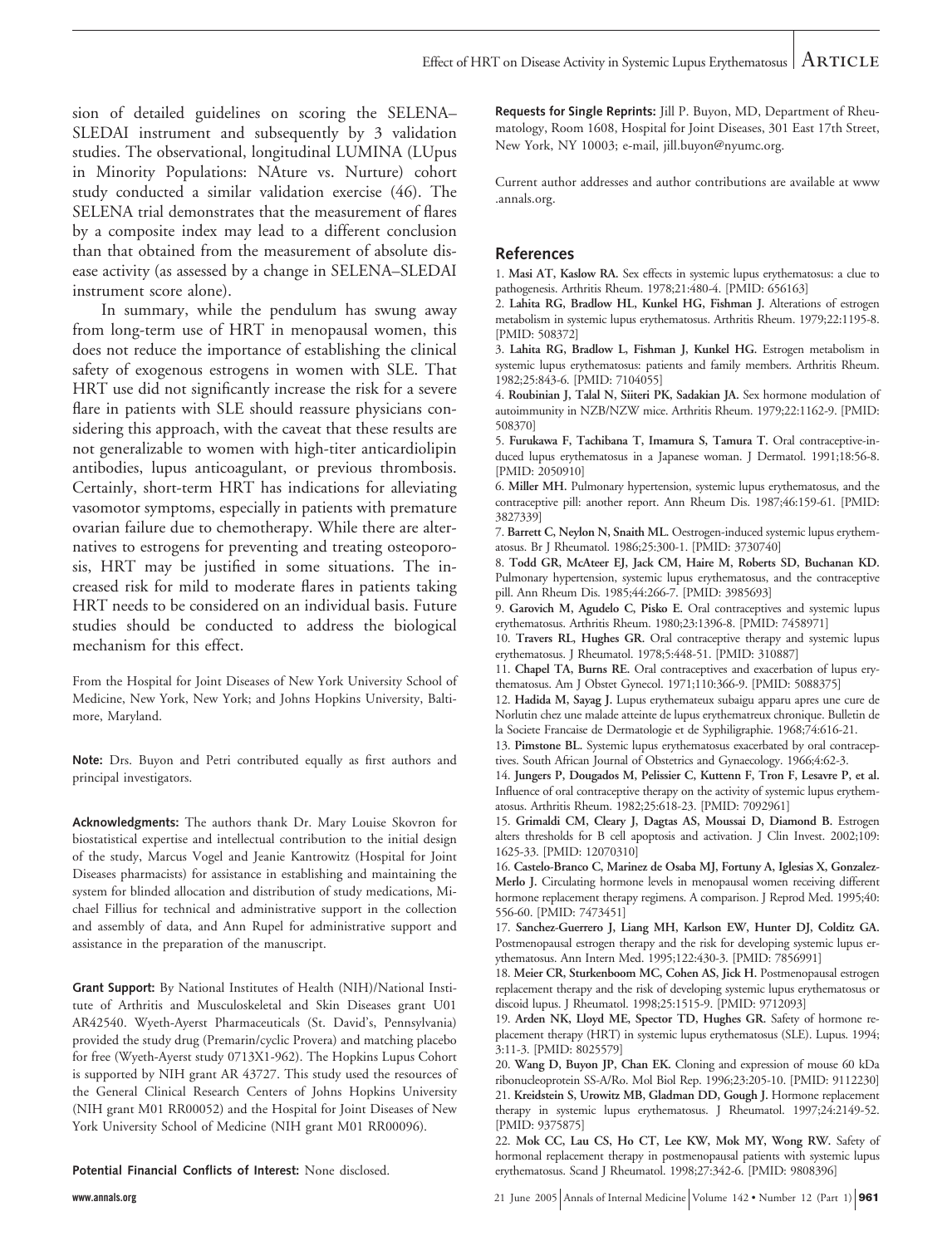#### ARTICLE Effect of HRT on Disease Activity in Systemic Lupus Erythematosus

23. **Sanchez-Guerrero J, Gonzalez-Perez M, Durand-Carbajal M, Lara-Reyes P, Bahena-Amezcua S, Cravioto MC.** Effect of hormone replacement therapy (HRT) on disease activity in postmenopausal patients with SLE. A two-year follow-up clinical trial [Abstract]. Arthritis Rheum. 2001;44:S263.

24. **Bombardier C, Gladman DD, Urowitz MB, Caron D, Chang CH.** Derivation of the SLEDAI. A disease activity index for lupus patients. The Committee on Prognosis Studies in SLE. Arthritis Rheum. 1992;35:630-40. [PMID: 1599520]

25. **Petri M, Buyon J, Kim M.** Classification and definition of major flares in SLE clinical trials. Lupus. 1999;8:685-91. [PMID: 10568907]

26. **Petri M.** Hopkins Lupus Cohort. 1999 update. Rheum Dis Clin North Am. 2000;26:199-213. [PMID: 10768209]

27. **Tan EM, Cohen AS, Fries JF, Masi AT, McShane DJ, Rothfield NF, et al.** The 1982 revised criteria for the classification of systemic lupus erythematosus. Arthritis Rheum. 1982;25:1271-7. [PMID: 7138600]

28. **Rossouw JE, Anderson GL, Prentice RL, LaCroix AZ, Kooperberg C, Stefanick ML, et al.** Risks and benefits of estrogen plus progestin in healthy postmenopausal women: principal results From the Women's Health Initiative randomized controlled trial. JAMA. 2002;288:321-33. [PMID: 12117397]

29. **Archer DF, Pickar JH, Bottiglioni F.** Bleeding patterns in postmenopausal women taking continuous combined or sequential regimens of conjugated estrogens with medroxyprogesterone acetate. Menopause Study Group. Obstet Gynecol. 1994;83:686-92. [PMID: 8164926]

30. **Wei LJ, Lin DY, Weissfeld L.** Regression analysis of multivariate incomplete failure time data by modeling marginal distribution. Journal of the American Statistical Association. 1989;84:1065-73.

31. **Peeva E, Venkatesh J, Michael D, Diamond B.** Prolactin as a modulator of B cell function: implications for SLE. Biomed Pharmacother. 2004;58:310-9. [PMID: 15194167]

32. **Ramsey-Goldman R, Dunn JE, Huang CF, Dunlop D, Rairie JE, Fitzgerald S, et al.** Frequency of fractures in women with systemic lupus erythematosus: comparison with United States population data. Arthritis Rheum. 1999;42:882- 90. [PMID: 10323443]

33. **Bagger YZ, Tanko LB, Alexandersen P, Hansen HB, Mollgaard A, Ravn P, et al.** Two to three years of hormone replacement treatment in healthy women have long-term preventive effects on bone mass and osteoporotic fractures: the PERF study. Bone. 2004;34:728-35. [PMID: 15050905]

34. **Hulley S, Grady D, Bush T, Furberg C, Herrington D, Riggs B, et al.** Randomized trial of estrogen plus progestin for secondary prevention of coronary heart disease in postmenopausal women. Heart and Estrogen/progestin Replacement Study (HERS) Research Group. JAMA. 1998;280:605-13. [PMID: 9718051]

35. **Grady D, Herrington D, Bittner V, Blumenthal R, Davidson M, Hlatky M, et al.** Cardiovascular disease outcomes during 6.8 years of hormone therapy: Heart and Estrogen/progestin Replacement Study follow-up (HERS II). JAMA. 2002;288:49-57. [PMID: 12090862]

36. **Manson JE, Hsia J, Johnson KC, Rossouw JE, Assaf AR, Lasser NL, et al.** Estrogen plus progestin and the risk of coronary heart disease. N Engl J Med. 2003;349:523-34. [PMID: 12904517]

37. **Stampfer MJ, Colditz GA, Willett WC, Manson JE, Rosner B, Speizer FE, et al.** Postmenopausal estrogen therapy and cardiovascular disease. Ten-year follow-up from the nurses' health study. N Engl J Med. 1991;325:756-62. [PMID: 1870648]

38. **Grodstein F, Stampfer M.** The epidemiology of coronary heart disease and estrogen replacement in postmenopausal women. Prog Cardiovasc Dis. 1995;38: 199-210. [PMID: 7494882]

39. **Grady D, Rubin SM, Petitti DB, Fox CS, Black D, Ettinger B, et al.** Hormone therapy to prevent disease and prolong life in postmenopausal women. Ann Intern Med. 1992;117:1016-37. [PMID: 1443971]

40. **Esdaile JM, Abrahamowicz M, Grodzicky T, Li Y, Panaritis C, du Berger R, et al.** Traditional Framingham risk factors fail to fully account for accelerated atherosclerosis in systemic lupus erythematosus. Arthritis Rheum. 2001;44: 2331-7. [PMID: 11665973]

41. **Manzi S, Meilahn EN, Rairie JE, Conte CG, Medsger TA Jr, Jansen-McWilliams L, et al.** Age-specific incidence rates of myocardial infarction and angina in women with systemic lupus erythematosus: comparison with the Framingham Study. Am J Epidemiol. 1997;145:408-15. [PMID: 9048514]

42. **Selzer F, Sutton-Tyrrell K, Fitzgerald S, Tracy R, Kuller L, Manzi S.** Vascular stiffness in women with systemic lupus erythematosus. Hypertension. 2001;37:1075-82. [PMID: 11304506]

43. **Roman MJ, Shanker BA, Davis A, Lockshin MD, Sammaritano L, Simantov R, et al.** Prevalence and correlates of accelerated atherosclerosis in systemic lupus erythematosus. N Engl J Med. 2003;349:2399-406. [PMID: 14681505]

44. **Asanuma Y, Oeser A, Shintani AK, Turner E, Olsen N, Fazio S, et al.** Premature coronary-artery atherosclerosis in systemic lupus erythematosus. N Engl J Med. 2003;349:2407-15. [PMID: 14681506]

45. **Naftolin F, Taylor HS, Karas R, Brinton E, Newman I, Clarkson TB, et al.** The Women's Health Initiative could not have detected cardioprotective effects of starting hormone therapy during the menopausal transition. Fertil Steril. 2004; 81:1498-501. [PMID: 15193467]

46. **Bastian HM, Calvo-Alén J, Burgard SL, Mikail I, Bartolucci AA, Straaton KV, et al.** Are patients who meet and do not meet ARA/ACR criteria for SLE the same? [Abstract] Arthritis Rheum. 1994;37:S321.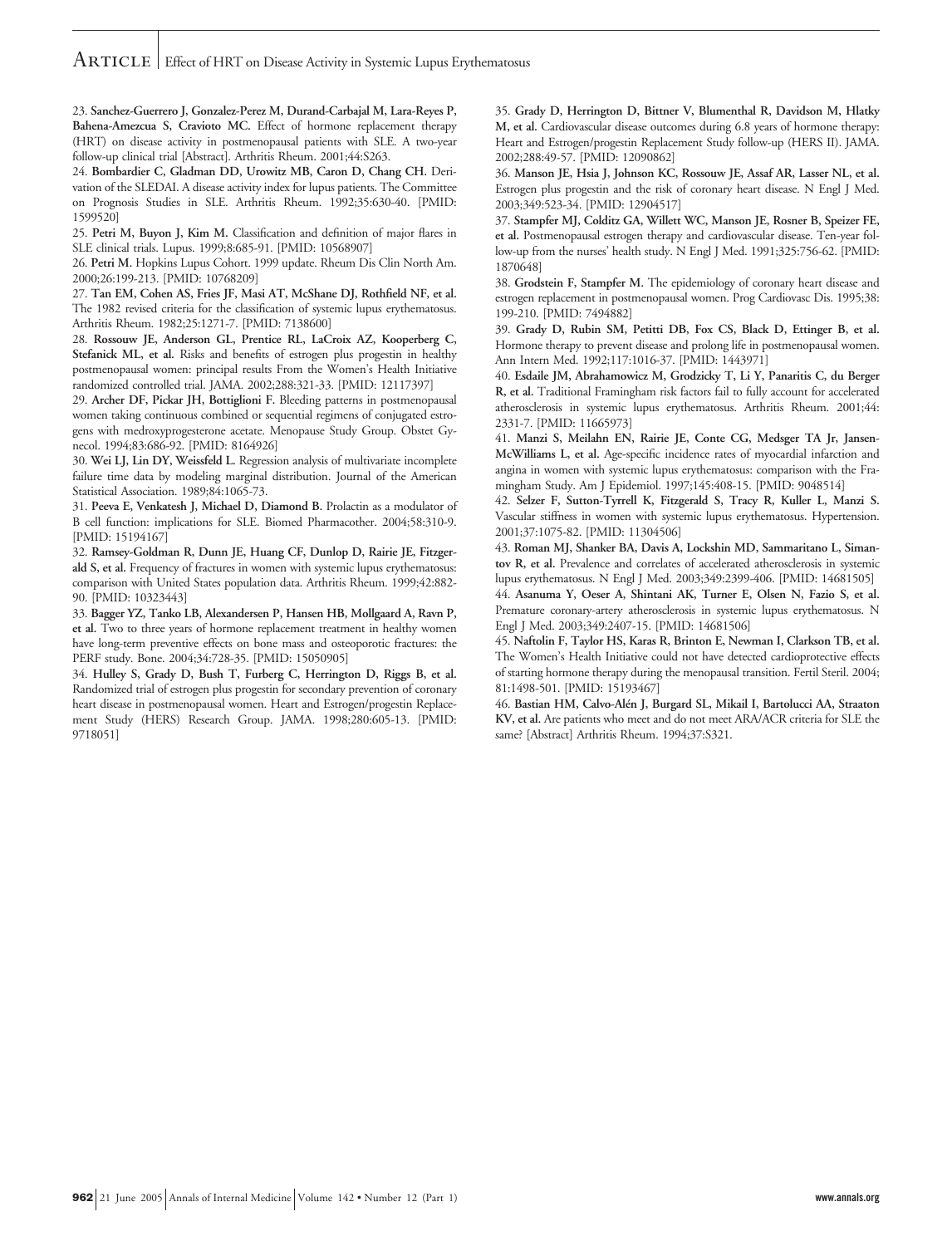# **Annals of Internal Medicine**

**Current Author Addresses:** Drs. Buyon, Belmont, and Askanase: Hospital for Joint Diseases, 301 East 17th Street, New York, NY 10003.

Dr. Petri and Ms. Sigler: Johns Hopkins University School of Medicine, 1830 East Monument Street, Baltimore, MD 21205.

Dr. Kim: Albert Einstein College of Medicine, 1300 Morris Park Avenue, Bronx, NY 10461.

Dr. Kalunian: Division of Rheumatology, Allergy and Immunology, University of California, San Diego, School of Medicine, 9350 Campus Point Drive, La Jolla, CA 92037.

Drs. Grossman and Hahn: University of California, Los Angeles, 1000 Veteran Avenue, Los Angeles, CA 90095.

Dr. Merrill: Oklahoma Medical Research Foundation, 825 Northeast 13th, Oklahoma City, OK 73104.

Drs. Sammaritano and Lockshin: Hospital for Special Surgery, 535 East 70th Street, New York, NY 10021.

Dr. Alarcón: University of Alabama-Birmingham, 510 20th Street South, FOT 830, Birmingham, AL 35294.

Dr. Manzi: University of Pittsburgh, 200 Lothrop Street, Pittsburgh, PA 15261.

Dr. Dooley: University of North Carolina-Chapel Hill, 3330 Thurston Building, Chapel Hill, NC 27599.

Dr. Von Feldt: University of Pennsylvania, 3600 Spruce Street, Philadelphia, PA 19104.

Dr. McCune: University of Michigan Medical Center, Box 0358, Ann Arbor, MI 48109.

Dr. Friedman: University of Texas-Houston Health Science Center, 6410 Fannin Street, #1100, Houston, TX 77030.

Dr. Wachs: 3220 Fairfield Avenue, Riverdale, NY 10463.

Dr. Cronin: Medical College of Wisconsin, 9200 West Wisconsin Avenue, Milwaukee, WI 53226.

Dr. Hearth-Holmes: Louisiana State University, 1501 Kings Highway, Shreveport, LA 71130.

Dr. Tan: 222 Middle Country Road, Suite 312, Smithtown, NY 11787. Dr. Licciardi: New York University School of Medicine, 660 First Avenue, New York, NY 10016.

**Author Contributions:** Conception and design: J.P. Buyon, M.A. Petri, M.Y. Kim, K.C. Kalunian, B.H. Hahn, J.T. Merrill, L. Sammaritano, F. Licciardi.

Analysis and interpretation of the data: J.P. Buyon, M.A. Petri, M.Y. Kim, K.C. Kalunian, J.T. Merrill, A. Friedman, F. Licciardi.

Drafting of the article: J.P. Buyon, M.A. Petri, M.Y. Kim, J.T. Merrill, S. Manzi, F. Licciardi.

Critical revision of the article for important intellectual content: J.P. Buyon, M.A. Petri, M.Y. Kim, B.H. Hahn, J.T. Merrill, L. Sammaritano, G.S. Alarcón, A. Friedman, F. Licciardi.

Final approval of the article: J.P. Buyon, M.A. Petri, M.Y. Kim, K.C. Kalunian, J. Grossman, B.H. Hahn, J.T. Merrill, L. Sammaritano, M. Lockshin, S. Manzi, H.M. Belmont, A.D. Askanase, M.A. Dooley, J. Von Feldt, W.J. McCune, J. Wachs, M. Cronin, M. Hearth-Holmes, M. Tan, F. Licciardi.

Provision of study materials or patients: J.P. Buyon, M.A. Petri, K.C. Kalunian, J. Grossman, B.H. Hahn, J.T. Merrill, L. Sammaritano, M. Lockshin, G.S. Alarcón, S. Manzi, H.M. Belmont, A.D. Askanase, M.A. Dooley, J. Von Feldt, W.J. McCune, A. Friedman, J. Wachs, M. Cronin, M. Hearth-Holmes, M. Tan.

Statistical expertise: M.Y. Kim.

Obtaining of funding: J.P. Buyon.

Administrative, technical, or logistic support: J.P. Buyon, M.A. Petri, L. Sammaritano, A.D. Askanase, L. Sigler.

Collection and assembly of data: J.P. Buyon, M.A. Petri, J. Grossman,

L. Sammaritano, M. Lockshin, A.D. Askanase, L. Sigler, A. Friedman.